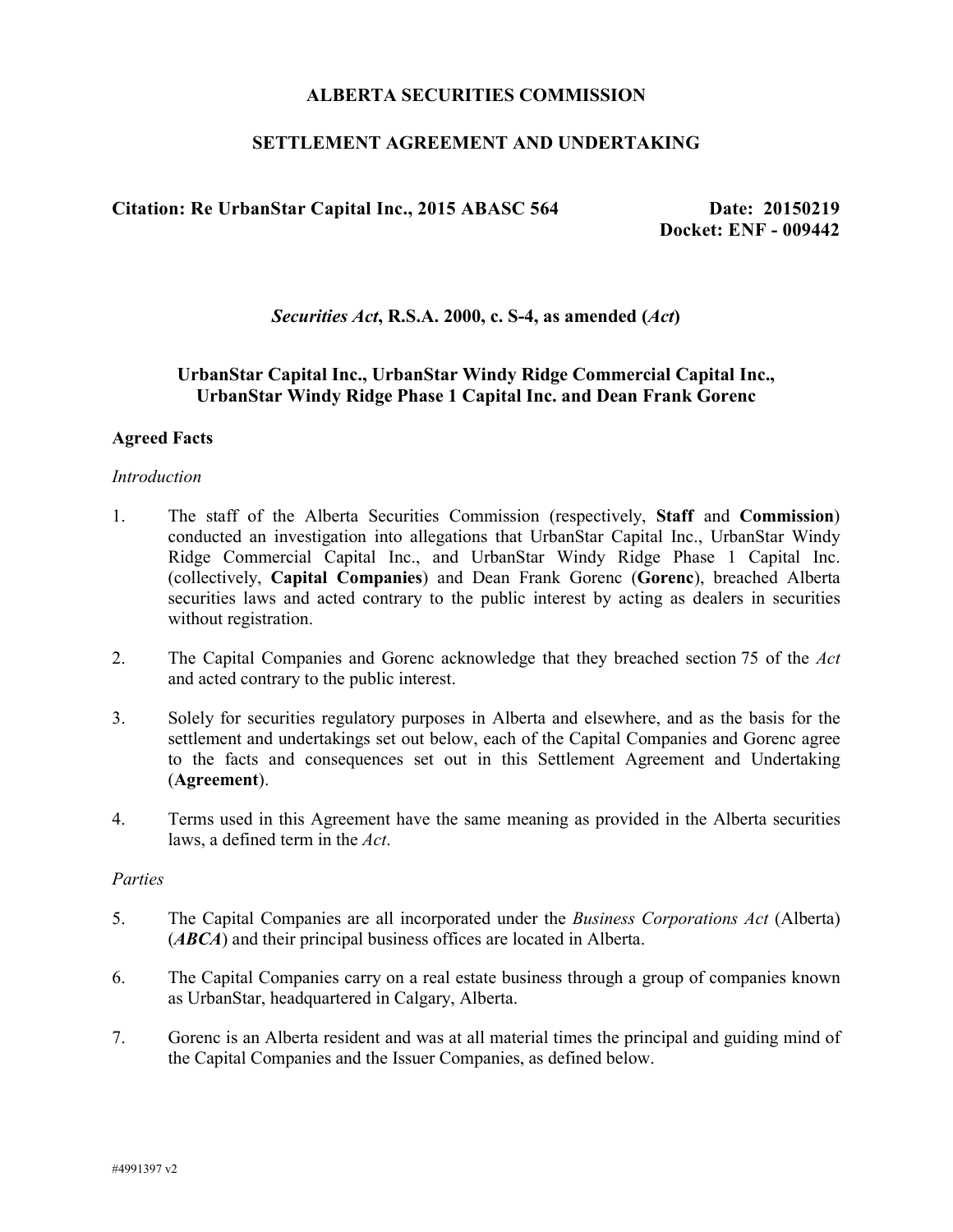## *Circumstances*

- 8. From September 2010 to December 2013, the Capital Companies engaged in the sale of securities of UrbanStar Windy Ridge Estates Ltd., UrbanStar Glendale Manor Inc., UrbanStar Windy Ridge Commercial Inc., and UrbanStar Windy Ridge Phase 1 Inc. (collectively **Issuer Companies**). The Issuer Companies are all incorporated under the *ABCA* and are in the business of syndicating the purchase of bare land located in Alberta under the trade-mark "UrbanStar". At least \$20 million for the Issuer Companies was raised from Alberta investors.
- 9. Investors executed subscription agreements for the trades in securities facilitated by the Capital Companies.
- 10. Gorenc supervised the sale of securities to investors and was personally involved in the sale of securities to certain investors, including family and friends.
- 11. As a result of Alberta securities laws regulatory amendments, the Capital Companies and Gorenc were required under National Instrument 31-103 *Registration Requirements* (**NI 31- 103**) to apply for registration as an exempt market dealer (**EMD**) by September 28, 2010.
- 12. As at December 31, 2013, neither the Capital Companies nor Gorenc had applied for registration as an EMD.
- 13. During the Relevant Period, as defined below, the Capital Companies and Gorenc purportedly attempted to rely on the registration exemption contained in Alberta Securities Commission Blanket Order 31-505 (**BO 31-505**).
- 14. The Capital Companies and Gorenc failed to comply with the requirements of BO 31-505. As a result, during the Relevant Period the Capital Companies and Gorenc were acting as dealers in securities without registration as an EMD, and in circumstances where no exemption from the registration requirements was available to them.

#### **Admitted Breaches of Alberta Securities Laws**

- 15. The Capital Companies and Gorenc breached section 75 of the *Act* by each acting as a dealer with respect to trades in securities of the Issuer Companies from September 30, 2010 to December 31, 2013 (**Relevant Period**), without registration and in circumstances where no exemption from the registration requirements was available.
- 16. The Capital Companies and Gorenc also admit that their acts described above constituted conduct contrary to the public interest.

## **Circumstances Relevant to Settlement**

- 17. At all material times, the Capital Companies and Gorenc relied on advice of legal counsel.
- 18. The Capital Companies and Gorenc state that they intended to comply with securities laws and the breach of section 75 of the *Act* was inadvertent.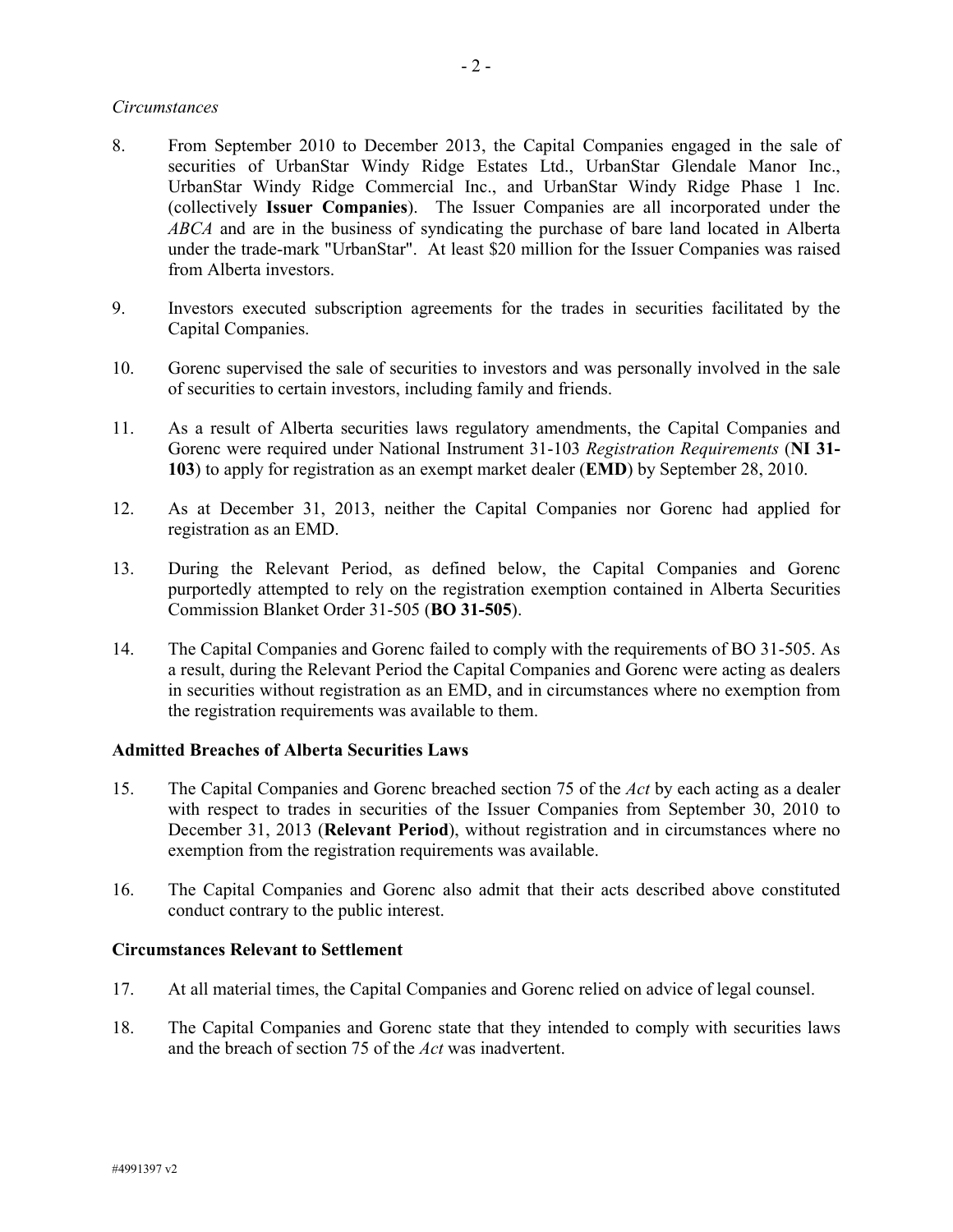- 19. Gorenc has repaid to the Issuer Companies all commissions gained while acting as a dealer in securities while in contravention of the *Act*.
- 20. The Capital Companies and Gorenc have not been previously sanctioned by the Commission.
- 21. The Capital Companies and Gorenc cooperated with Staff throughout the investigation.
- 22. This Agreement has saved the Commission the time and expense associated with a contested hearing.

#### **Settlement Payments and Undertakings**

- 23. Based on these facts and admissions, the Capital Companies and Gorenc will jointly pay to the Commission the amount of \$10,000 in settlement of all allegations against them, plus \$2,500 for investigation costs.
- 24. Gorenc further undertakes to the Executive Director of the Commission:
	- (a) not to rely on BO 31-505 for a period of five years from the date of this Agreement; and
	- (b) not to cause any issuer of which he is a director or principal to benefit from BO 31- 505 for a period of five years from the date of execution of this Agreement, and to comply in the future with all Alberta securities laws. During such five-year period Gorenc will ensure that any sales of securities to investors in Alberta of any issuer of which he is a director or principal are made through registered dealers and are otherwise in compliance with Alberta securities laws.

## **Administration**

- 25. The Capital Companies and Gorenc acknowledge that they have sought and received legal advice in respect of this settlement and that the admissions herein have been made voluntarily.
- 26. The Capital Companies and Gorenc waive any right existing under the *Act*, or otherwise, to a hearing, review, judicial review or appeal of this matter.
- 27. The Capital Companies and Gorenc acknowledge that this Agreement may be referred to solely for securities regulatory purposes in Alberta and elsewhere.
- 28. This Agreement resolves all issues outstanding as at the date of this Agreement involving the parties to this Agreement and any of their directors, officers, employees or agents, and Staff will take no further steps against any of these parties arising from these facts.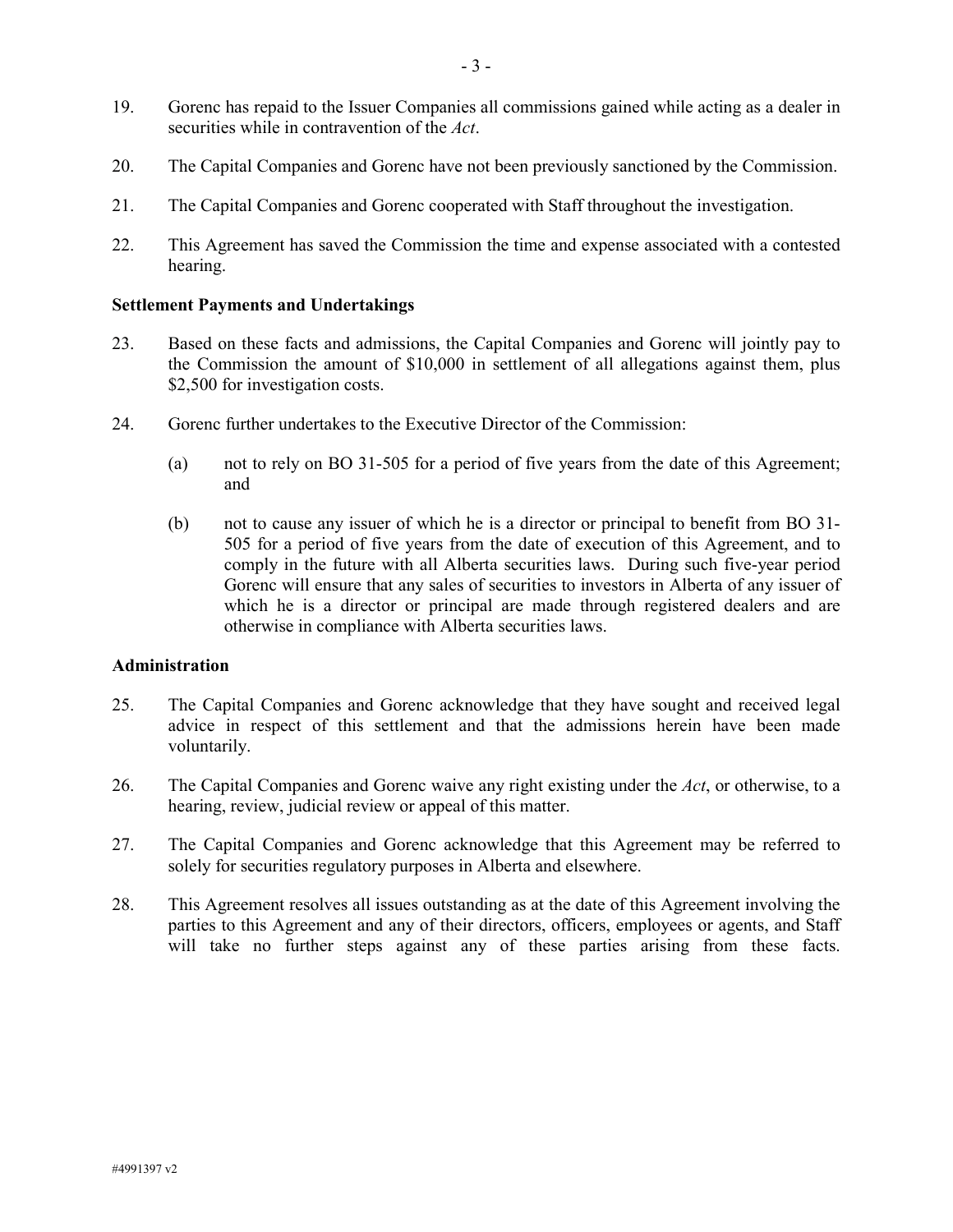29. This Agreement may be executed by facsimile and in counterpart.

| Signed by Dean Frank Gorenc at Calgary,<br>day<br>Alberta<br>this<br>17<br>of<br>February,<br>2015, in the presence of:                                                                            |      |                                                                                        |
|----------------------------------------------------------------------------------------------------------------------------------------------------------------------------------------------------|------|----------------------------------------------------------------------------------------|
| <b>WITNESS NAME</b><br>Barrister & Solicitor                                                                                                                                                       |      | "Original Signed By"                                                                   |
| <b>Witness Name</b>                                                                                                                                                                                |      | <b>DEAN FRANK GORENC</b>                                                               |
| "Original Signed By"                                                                                                                                                                               |      |                                                                                        |
| Signature                                                                                                                                                                                          |      |                                                                                        |
|                                                                                                                                                                                                    |      |                                                                                        |
| Signed by the duly authorized signatory of<br>UrbanStar Capital Inc. at Calgary, Alberta<br>this<br>day<br>of<br>February,<br>2015,<br>17<br>in the presence of:                                   |      | <b>URBANSTAR CAPITAL INC.</b>                                                          |
| <b>WITNESS NAME</b>                                                                                                                                                                                | Per: |                                                                                        |
| Barrister & Solicitor                                                                                                                                                                              |      | "Original Signed By"                                                                   |
| <b>Witness Name</b>                                                                                                                                                                                |      | Dean Frank Gorenc, President                                                           |
| "Original Signed By"                                                                                                                                                                               |      |                                                                                        |
| Signature                                                                                                                                                                                          |      |                                                                                        |
| Signed by the duly authorized signatory of<br>UrbanStar Windy Ridge Commercial Capital<br>Inc. at Calgary, Alberta this 17<br>day of<br>February, 2015, in the presence of:<br><b>WITNESS NAME</b> | Per: | <b>URBANSTAR WINDY RIDGE</b><br><b>COMMERCIAL CAPITAL INC.</b><br>"Original Signed By" |
| Barrister & Solicitor<br><b>Witness Name</b>                                                                                                                                                       |      | Dean Frank Gorenc, President                                                           |
| "Original Signed By"                                                                                                                                                                               |      |                                                                                        |
| Signature                                                                                                                                                                                          |      |                                                                                        |
|                                                                                                                                                                                                    |      |                                                                                        |
| Signed by the duly authorized signatory of<br>UrbanStar Windy Ridge Phase 1 Capital Inc. at<br>this<br>Alberta<br>17<br>day<br>of<br>Calgary,<br>February, 2015, in the presence of:               |      | <b>URBANSTAR WINDY RIDGE</b><br>PHASE 1 CAPITAL INC.                                   |
| <b>WITNESS NAME</b>                                                                                                                                                                                | Per: |                                                                                        |
| Barrister & Solicitor                                                                                                                                                                              |      | "Original Signed By"                                                                   |
| <b>Witness Name</b>                                                                                                                                                                                |      | Dean Frank Gorenc, President                                                           |
| "Original Signed By"                                                                                                                                                                               |      |                                                                                        |
| Signature                                                                                                                                                                                          |      |                                                                                        |